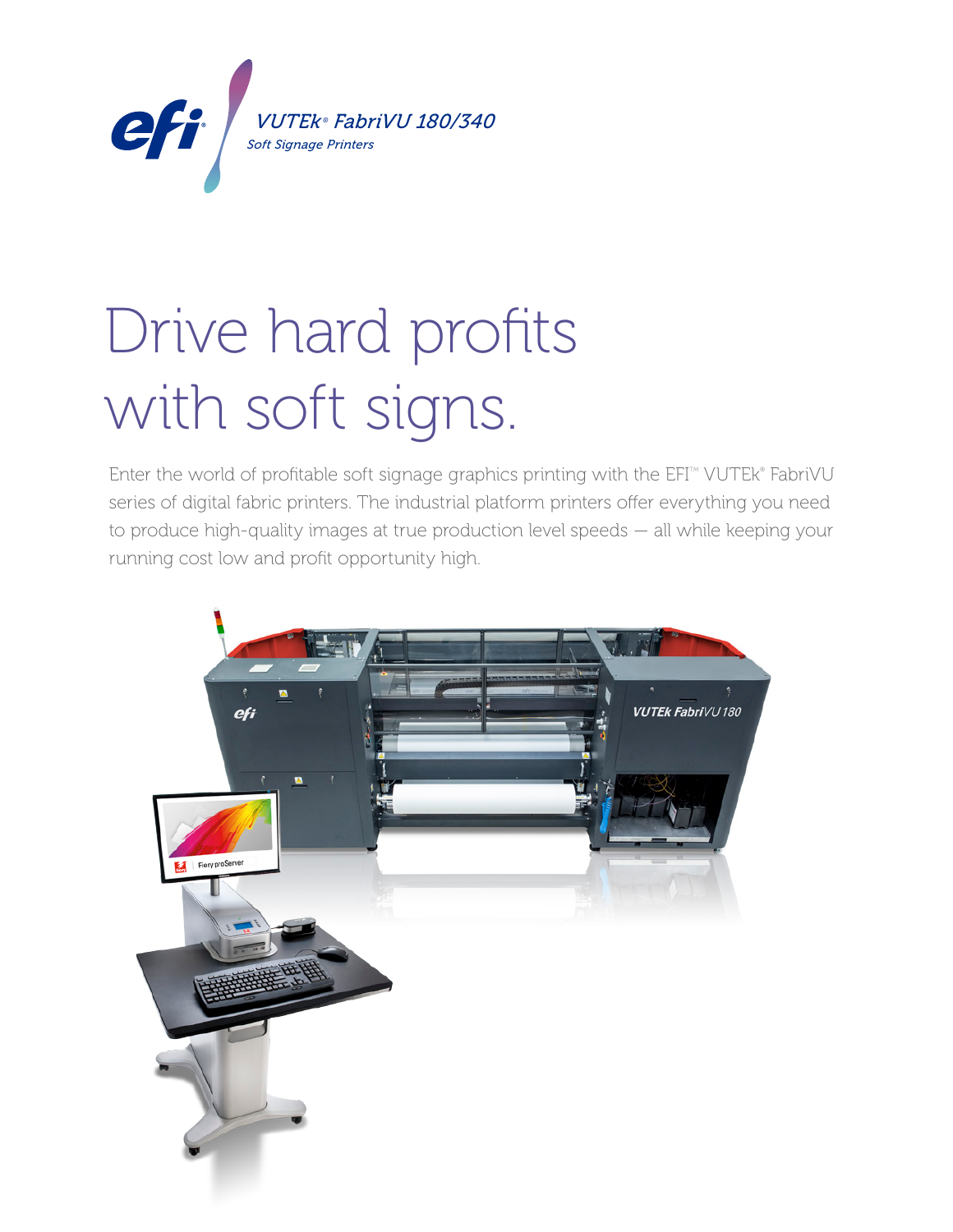## *At a glance*

- 1.8-meter and 3.4-meter wide aqueous-based soft signage printer models
- Dramatic four-color printing with a wide color gamut and deep color saturation for exceptional fabric display graphics
- Ultra-high resolution up to 2,400 dpi and four level grayscale printing with 4pL to 18pL drop sizes
- Ideal for the production of flags, banners, backlit displays, and other high-end display graphics
- Print direct to textile or transfer paper with the ability to changeover from one to the other
- Auto print head cleaning station increases printer uptime
- Capping station to keep your system up and running
- Patented ink recirculation system for improved ink yield
- Wrinkle detect system protects against costly repairs due to head strikes

CHECK II ION **DOLLAR VIEW** 

3 beds 3 full baths 1 partial bath 4,193 sq. ft.

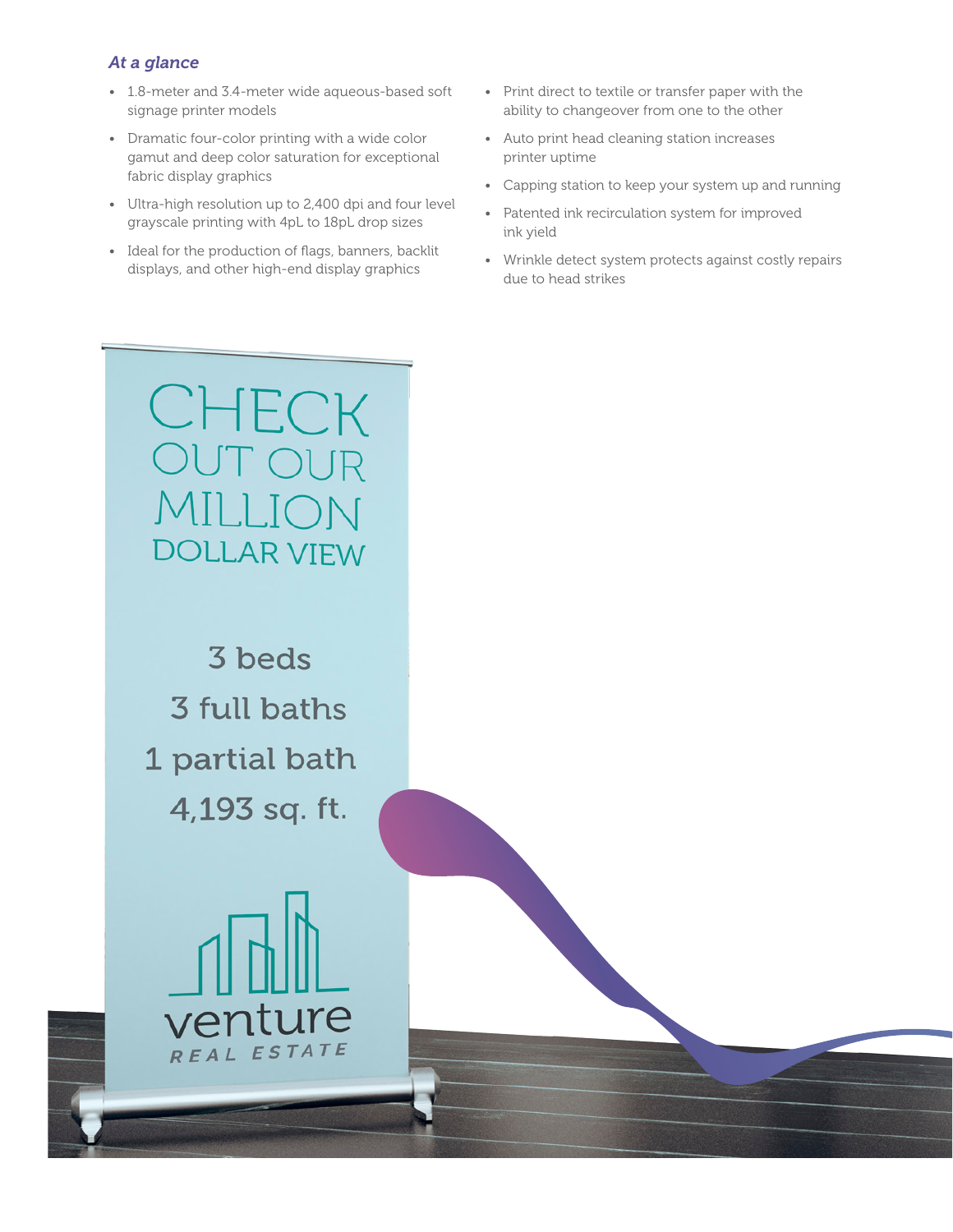## EFI VUTEk FabriVU 180

## *Media/Handling*

- Prints up to 70 in (180 cm) wide
- Fabric weight from 45 to 450  $gr/m^2$
- Paper weight from 28 to  $140$  gr/m<sup>2</sup>
- Entry and exit: standard roll unwinder/rewinder up to 17.5 in (450 mm) outside diameter
- Dryer: heated platen

## *Resolution*

Up to 2,400 dpi

## *Productivity*

- Production speeds (max.) up to 4,305 ft² (400 m²) per hour
- Production image quality: 2,152 ft<sup>2</sup> (200 m<sup>2</sup>) per hour
- POP image quality:  $1,420$  ft<sup>2</sup> (132 m<sup>2</sup>) per hour

## *Formats*

All popular desktop file formats, including PostScript°3<sup>™</sup>, EPS, TIFF, PDF, RGB/CMYK

## *Environmental considerations*

- Temperature: 68-75 °F (20-24 °C)
- Humidity: 50-60%
- Weight: 6,613 lbs (3000 kg)
- Printer, platen, and winders dimensions (L x W x H): 90 in x 178 in x 71 in (230 cm x 454 cm x 180 cm)
- Printer electrical: 3 Phase, 400V, 50Hz, 35kW
- Water pressure: min. 22 psi (1.5 bar); max. 29 psi (2 bar)
- Water volume: 1.3 gallons (5 liters) per hour
- Water temperature: 68-77 °F (20-25 °C)

## *EFI Fiery proServer*

- Color management workflow and RIP optimized for VUTEk printers\*
- Advanced, yet easy-to-use, color tools for CMYK profile creation and quality control
- EFI ES-2000 spectrophotometer
- Powerful nesting, step and repeat, scaling, cropping, tiling, and cut marks production tools
- Fiery® station, including furniture, keyboard, and mouse
- Two-day on-site Fiery color and workflow implementation services
	- \* Check the latest Fiery proServer specifications and availability for this printer on efi.com

## *Genuine EFI Inks*

Water based CMYK dispersed dye inks